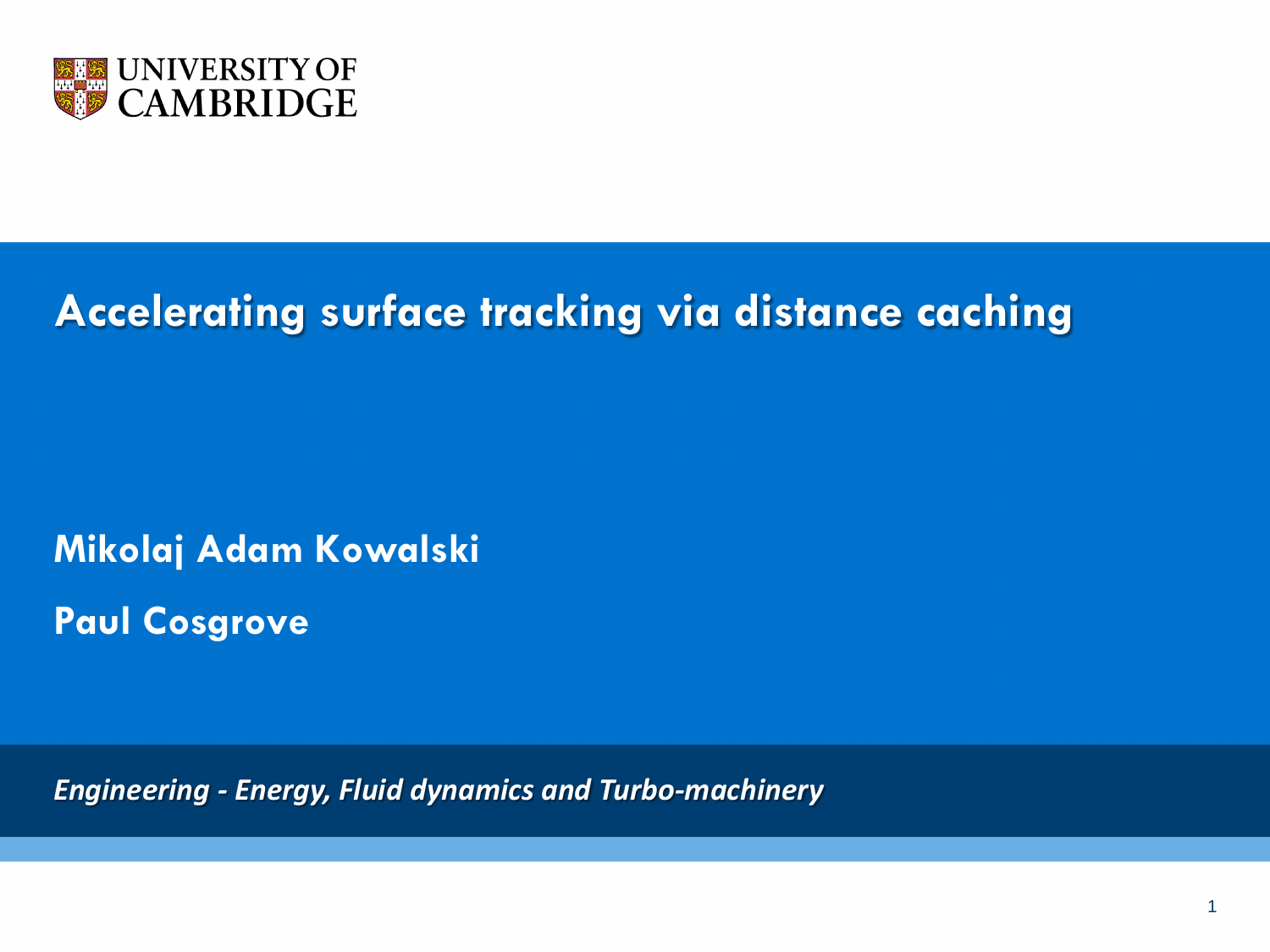# **SCONE**

All results obtained with SCONE

## **Goals:**

- **Education**
- Prototyping new MC methods

Complementary to established codes (Serpent)

**Stochastic C**alculator **O**f **N**eutron Transport **E**quation



## **Optimise speed of:**

*Idea* → *Prototype Implementation*; not *Input* → *Result*

- Academic Focus: Target audience →Master's and PhD Students
- Designed for modification: Object-Orientation, well-defined abstractions
- **Prioritise modifiability over performance**

Language: Fortran 2008

- Easy to learn; Informative Compiler Errors; Easy to read standard
- Offers good performance
- Well-established (generally supported, OpenMP, OpenACC etc.)

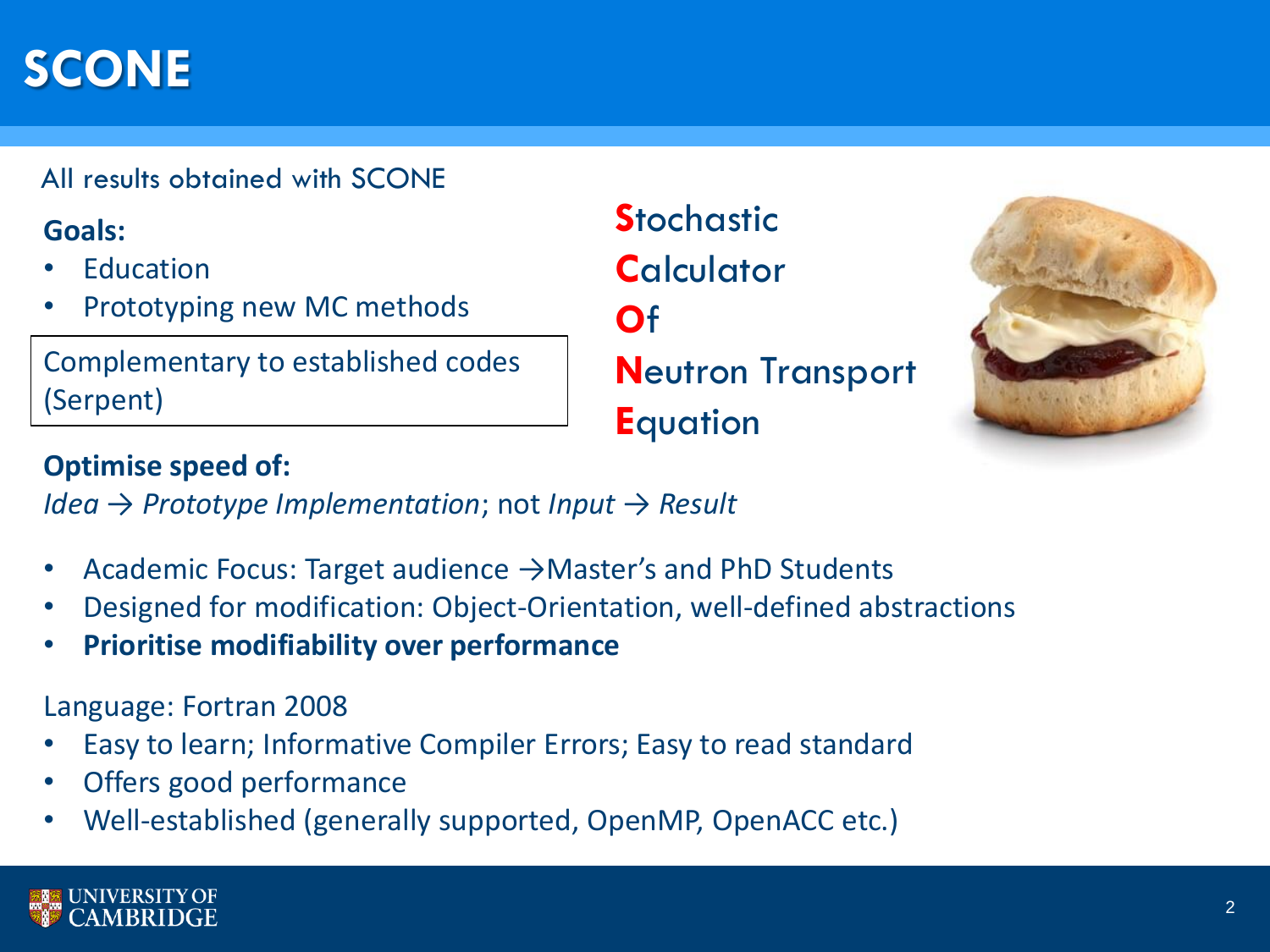# **SCONE**

## **Modification should be easier**

- Small scope  $\rightarrow$  Brand new tally in 1 file
- Unit tests  $\rightarrow$  Confidence after change
- In-source documentation  $\rightarrow$  Function/class specification (with edge cases)

#### **Still a work in progress**

- No  $S(α, β)$  and unresolved resonances
- Needs further improvements in architecture
- No parallelisation
- Patchy documentation
- No clear contributing guide

## **Open Source (MIT licence):**

*bitbucket.org/Mikolaj\_Adam\_Kowalski/scone*

## We don't want it to stay "Cambridge Code" → Feel free to contact us or start an *Issue*



```
!!
!! Returns number of particles produced on average by the reaction
!!
!! Args:
!! E [in] -> Incident particle energy [MeV]
!!
!! Result:
!! Average number of particles for an incident energy E.
!!
!! Errors:
!! If E is invalid (e.g. -ve) or outside of bounds of data 
!! table N = 0.0 is returned.
!!
function release(self, E) result(N)
 import :: defReal, uncorrelatedReactionCE
 class(uncorrelatedReactionCE), intent(in) :: self
 real(defReal), intent(in) :: E
 real(defReal) :: N
end function release
```
#### Documentation Comment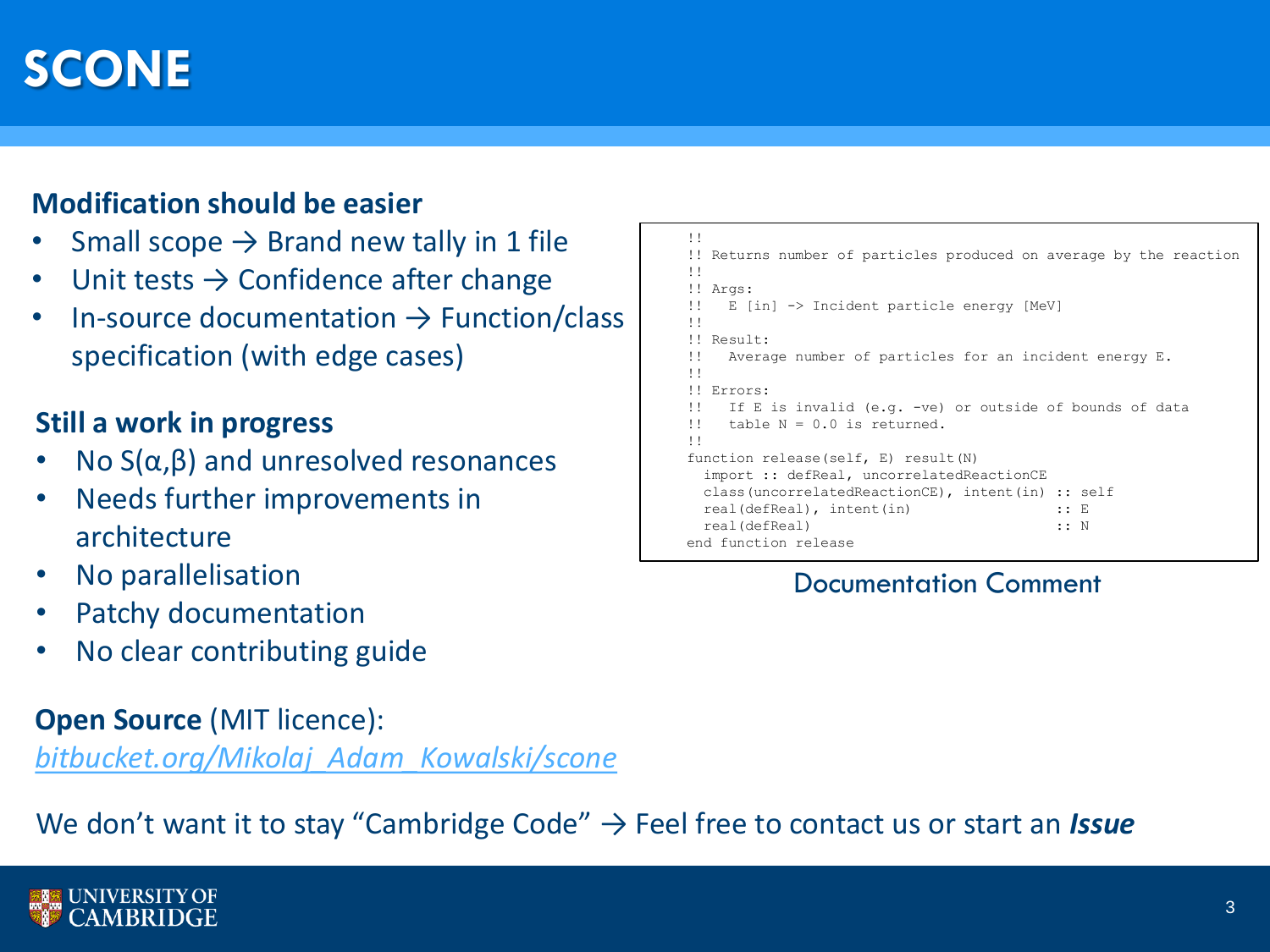# **Multi-level Geometries**

## Nuclear Reactors are repeated structures → Concept of a **Universe**





Universe can be defined as:

- Complete subdivision of space into disjoint cells
- Cells can be filled with a material or *portals* to other universes
- *Unspecified* regions are still defined (in a sense)

Two orthogonal problems:

- Representation of spatial decomposition within universe  $\rightarrow$  Universe object
- Representation of nesting structure  $\rightarrow$  Directed Acyclic Graph

Specialisation of universes can be accommodated by *universe polymorphism*

- In SCONE by using OO features
- In Serpent explicitly via "switch statements"

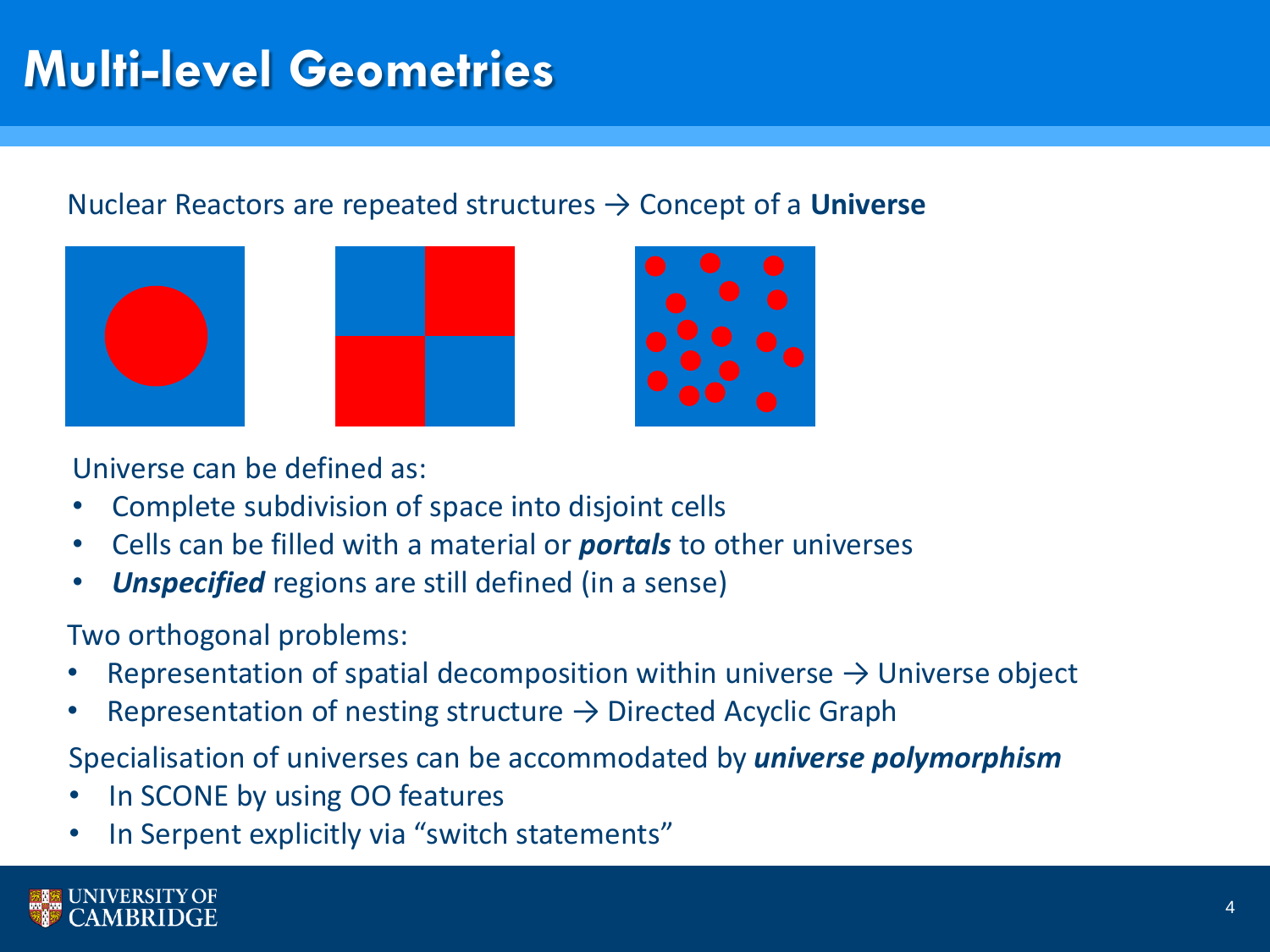# **Multi-level Geometries**

## **Directed Acyclic Graph (DAG)** High

- Each Node is a universe
- Each Transition is a cell
- Single Source is the root universe
- Each Sink is a material

## **Terminology**

- High level  $\rightarrow$  Closer to root universe
- Low level  $\rightarrow$  Further to root

Cell transitions can be associated with translations/rotations

Particle may have different coordinates on each level



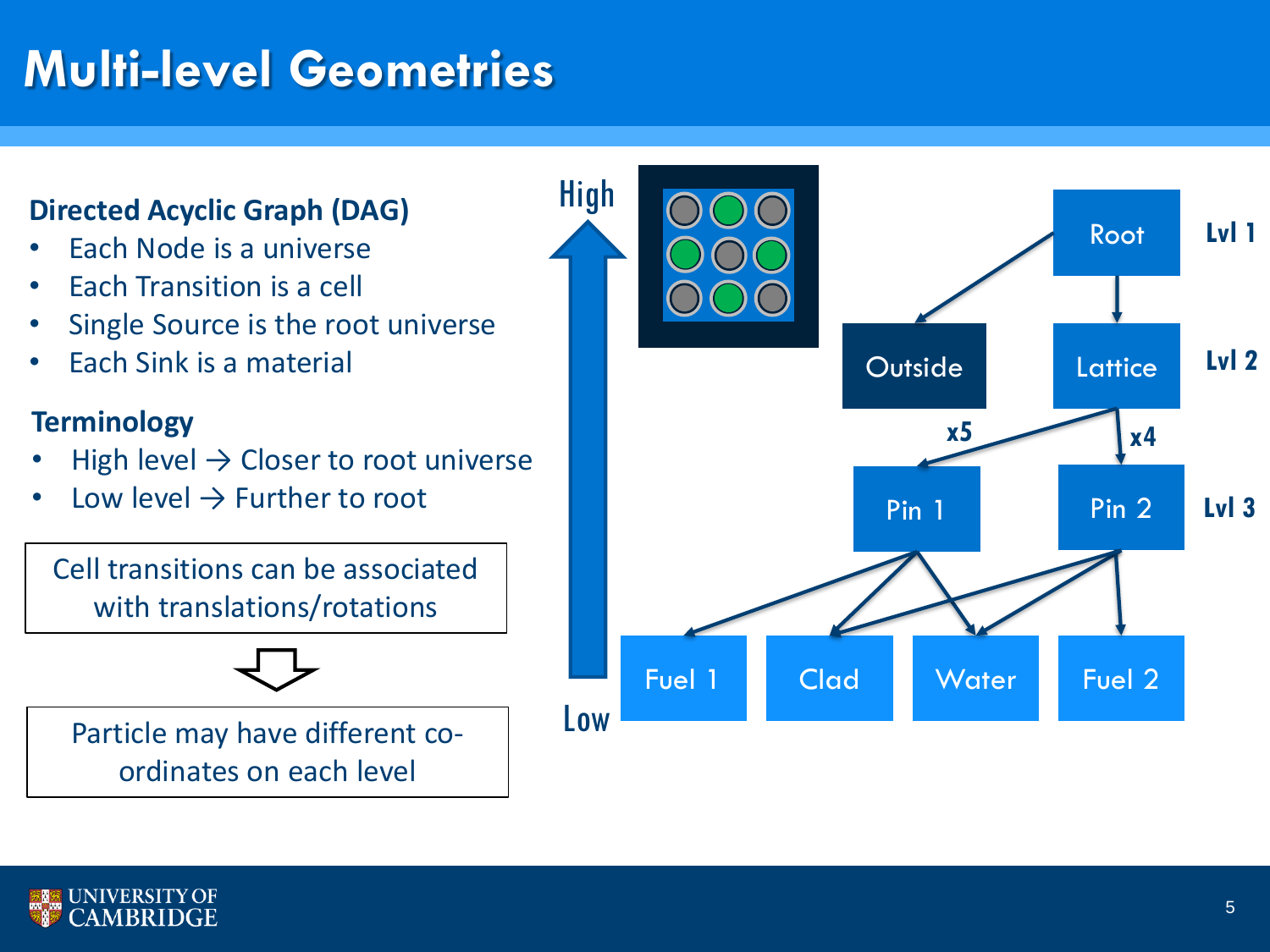# **Surface Tracking in Multi-level Geometries**



## Some older codes require portals and universes to "fit"  $\rightarrow$  One evaluation is sufficient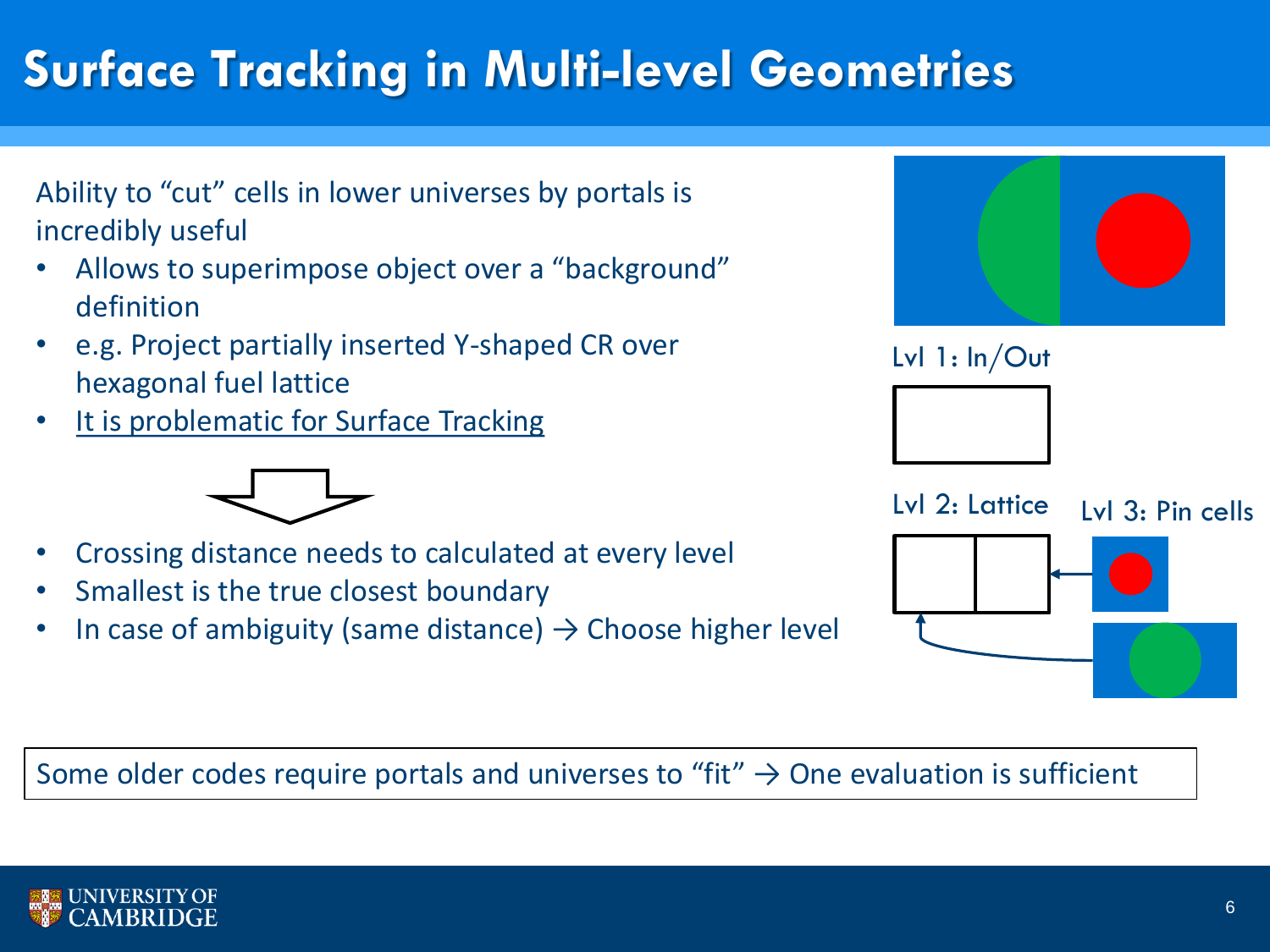# **Profiling with Perf**

- Reflected fuel assembly
- Fresh fuel (limited number of isotopes)
- 3-level geometry

SCONE requires root level to be composed of Inside/Outside only

## Profile results:

- $\sim$  30%  $\rightarrow$  interpolating crosssections (expected)
- $\sim$  18%  $\rightarrow$  distance calculations
- $\sim$ 7%  $\rightarrow$  distance to boundary (top  $level) -$



## Perf

- Linux tool for performance analysis
- Profiling & access to CPU events (e.g. branch misses)

## **MOX PWR 17×17 Assembly**

## **CPU time in different procedures**

| 23.56%              | aceneutronnuclide class MOD search            |
|---------------------|-----------------------------------------------|
| 6.76%               | aceneutrondatabase class MOD updatemicroxss   |
| $\rightarrow 6.63%$ | squarecylinder class MOD distance             |
|                     | $5.74%$ ieee754 log fma                       |
|                     | 5.65% latuniverse class MOD distance          |
| 5.27%               | cylinder class MOD distance                   |
| 2.91%               | particle class MOD particlestate fromparticle |

Boundary is axis-aligned box. Distance calculation is simple. Why so much time?

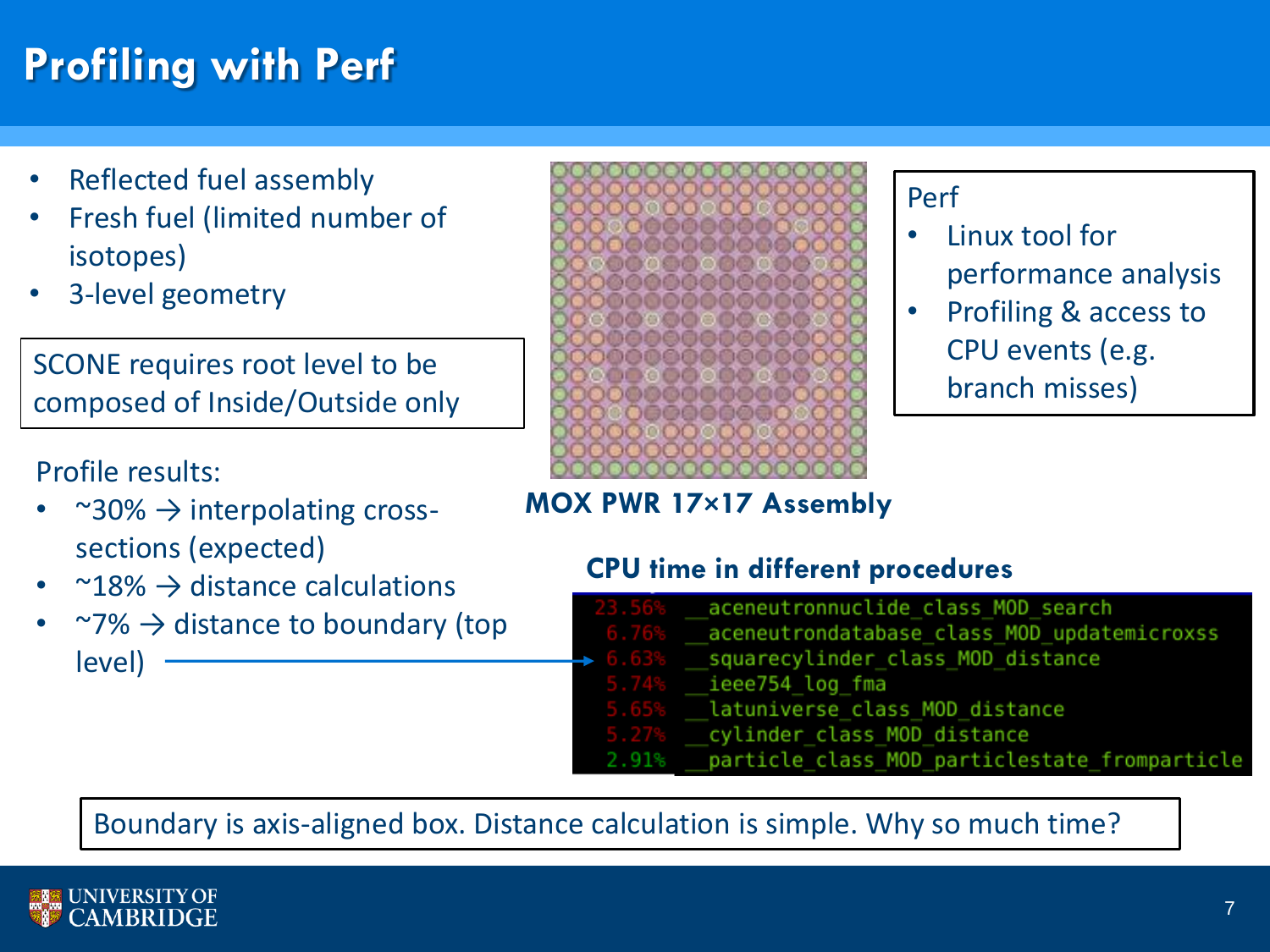## **Distance Caching**





## Lvl 2: Lattice



#### Lvl 3: Pin cells





- Each Track can be composed of multiple segments
- Direction does not change after surface crossing
	- Distance for lvl 1&2 is still valid if crossing at lvl 3



Many extraneous distance calculations at high levels (e.g. lvl 1)

## **Why don't save & reuse valid distance values?**

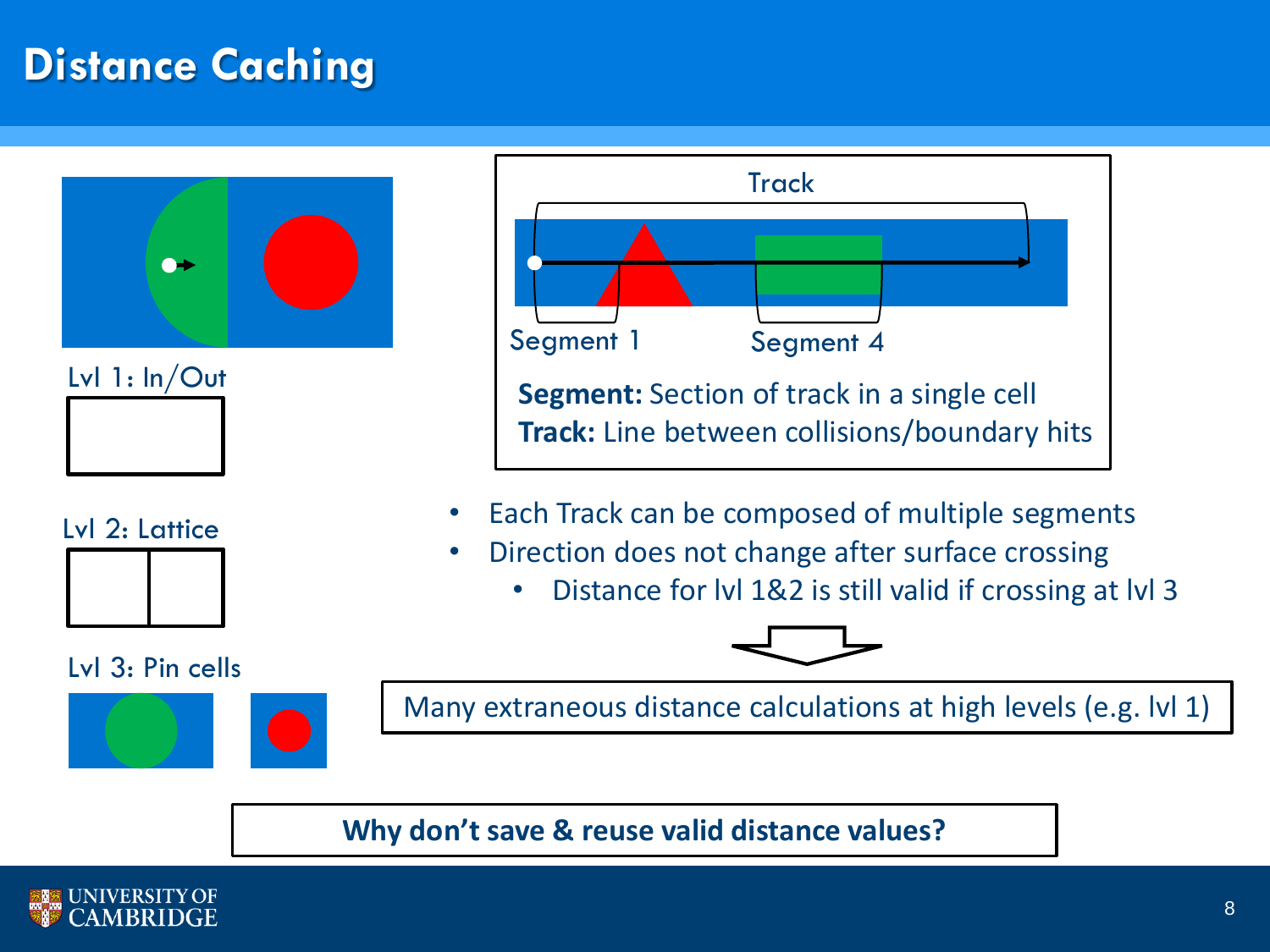## **Distance Caching**



- Save distances between segments in a "cache"
- Need to decrement distance after segment  $\rightarrow$  FP error accumulation



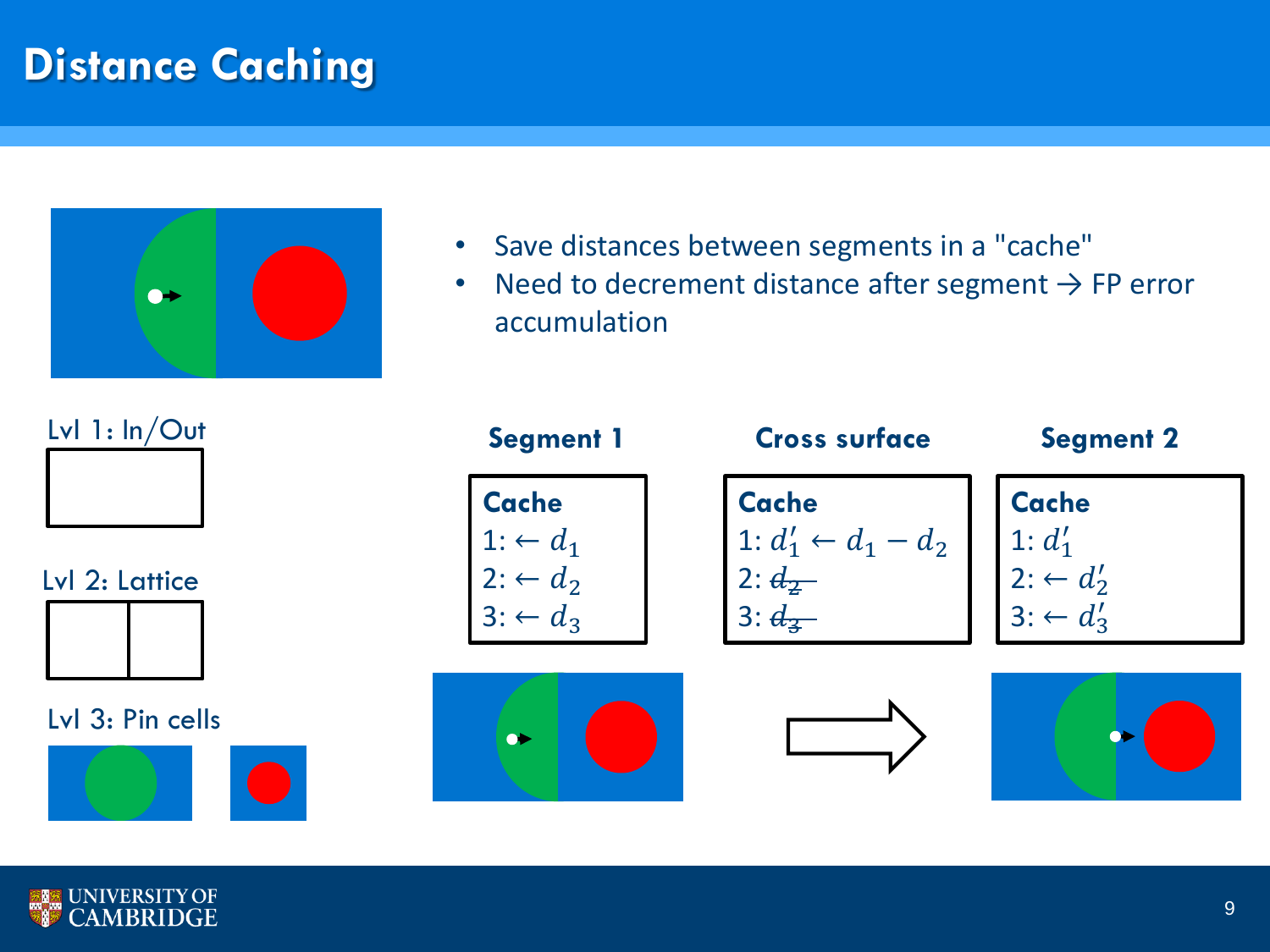## **Test Cases**

## **Single assembly, 3-level Test Problems**



- 17x17 PWR
- UOX Fuel

## All calculations:

- Only k-eff tally
- Collision estimator

## **Assembly Fine Resolution LFR**



- 17x17 UOX PWR
- 10 radial regions
- 200 axial regions

## Pin cells are shown, but geometry was full assembly



- 21x21 Assembly
- Annular Pin
- Based on ELSY
- Simplified Material compositions

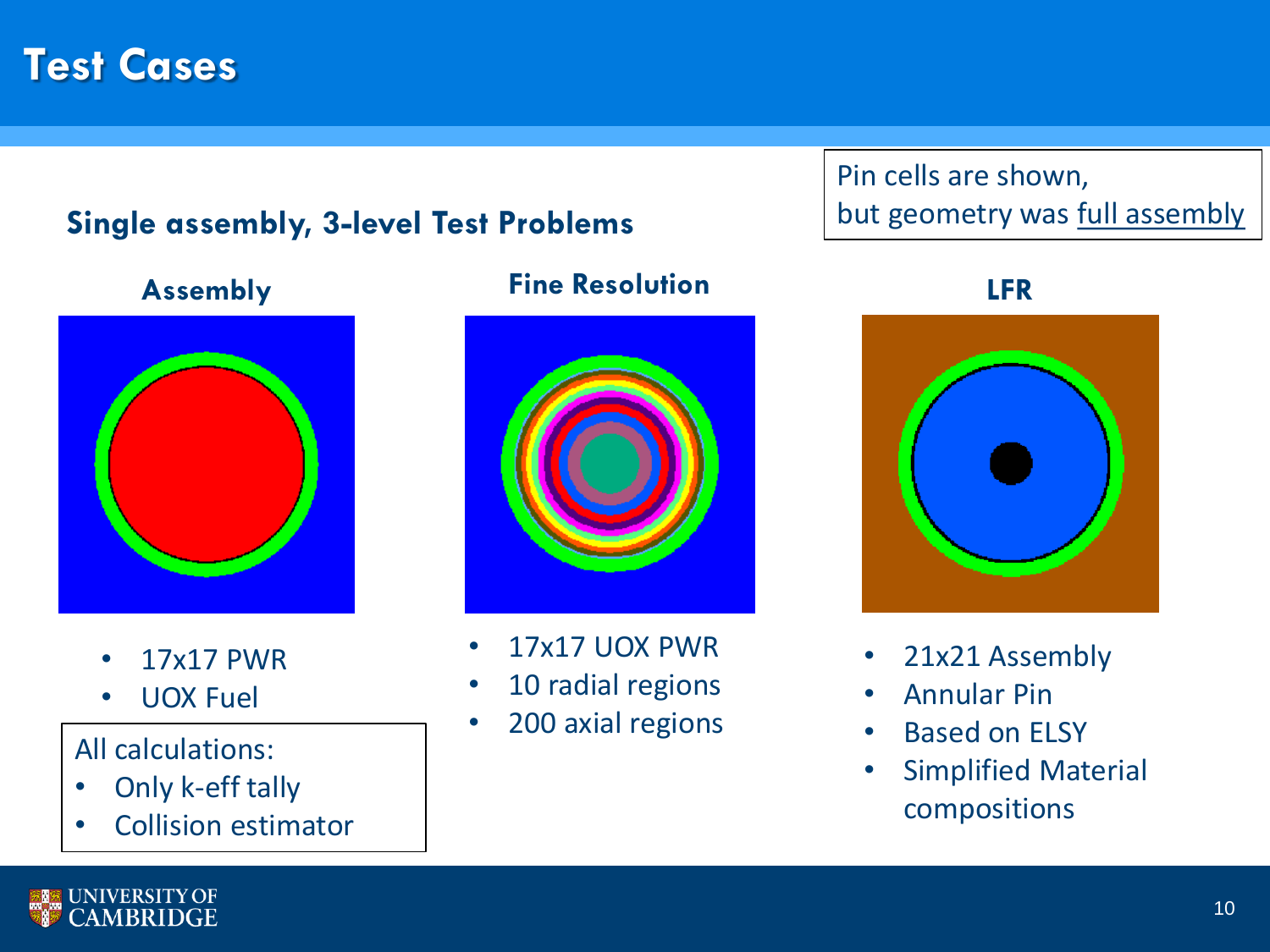## **Segments Distribution**



• Peaks in probability  $\rightarrow$  Fuel-coolant transfers through thin cladding and gap

## **Segments per track statistics**

| Case            | Depth | Max | Mean    | Median |
|-----------------|-------|-----|---------|--------|
| Assembly        | 3     | 131 | 5.1304  |        |
| Fine Resolution | 3     | 431 | 10.8360 |        |
| LFR             | 3     | 189 | 10.0795 |        |



## Based on a sample of 60 million tracks

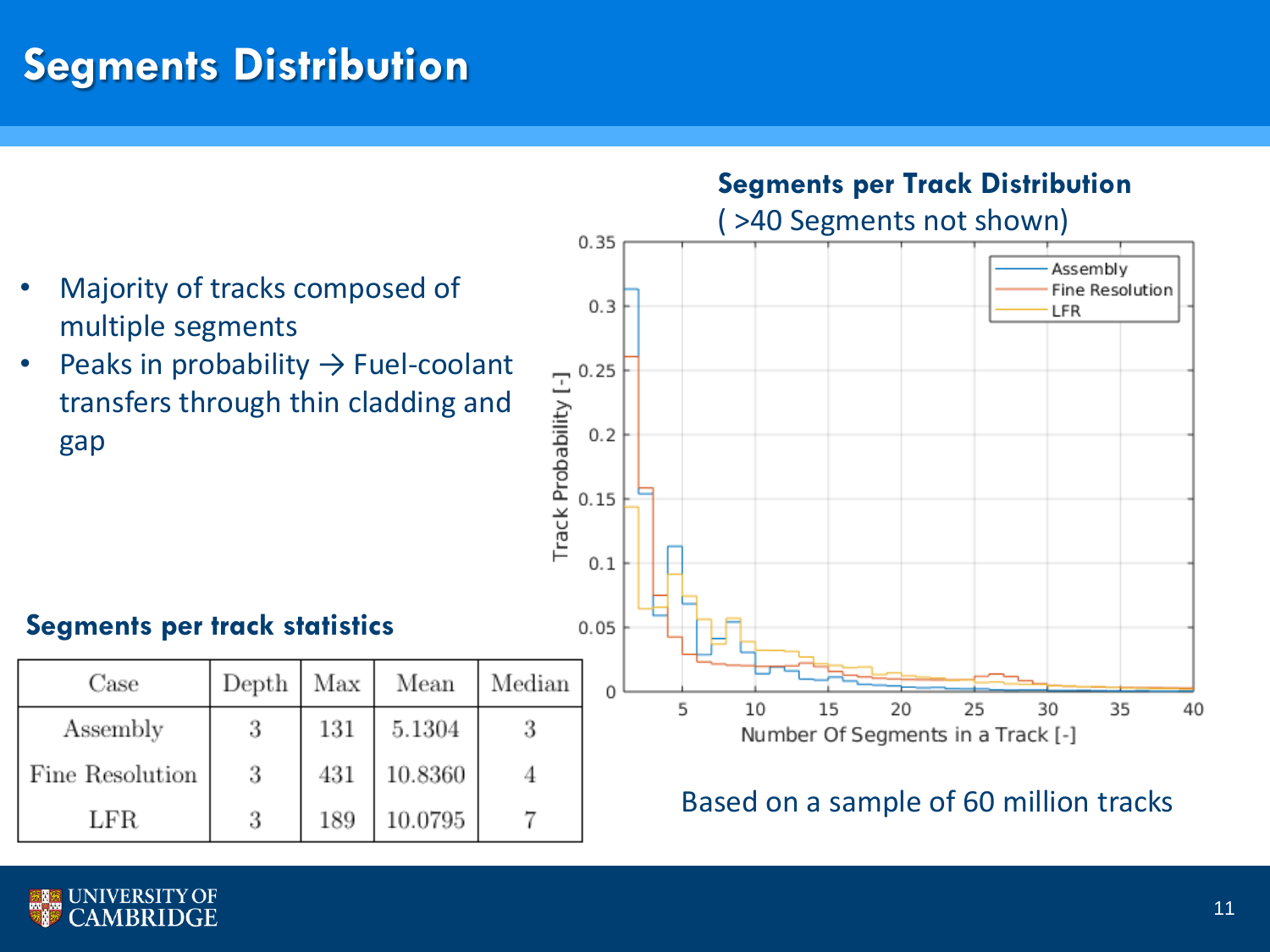## **Results & Observations**

## **Runtime**

| Test Case       | <b>Tracking Type</b> | Avg. Time [min:sec] | Speedup |
|-----------------|----------------------|---------------------|---------|
|                 | DT                   | 10:09               | 1.286   |
| Assembly        | <b>ST</b> Cached     | 11:45               | 1.110   |
|                 | ST Standard          | 13:03               | N/A     |
| Fine Resolution | DT                   | 11:40               | 1.846   |
|                 | ST Cached            | 17:50               | 1.207   |
|                 | ST Standard          | 21:32               | N/A     |
| <b>LFR</b>      | DT                   | 25:21               | 2.026   |
|                 | <b>ST</b> Cached     | 43:36               | 1.178   |
|                 | ST Standard          | 51:20               | N/A     |

## **Segments per track statistics**

| Case            | Depth | Max | Mean    | Median |
|-----------------|-------|-----|---------|--------|
| Assembly        | 3     | 131 | 5.1304  |        |
| Fine Resolution | 3     | 431 | 10.8360 |        |
| LFR             | 3     | 189 | 10.0795 |        |

- 6 independent runs
- 30k neutrons
- 300 active, 100 inactive cycles

- Speedup roughly proportional to mean number of segments
- Moderate improvement ~10-20%
- LFR slower then Fine Resolution case
	- Cell crossings at higher level
- DT Tracking is superior

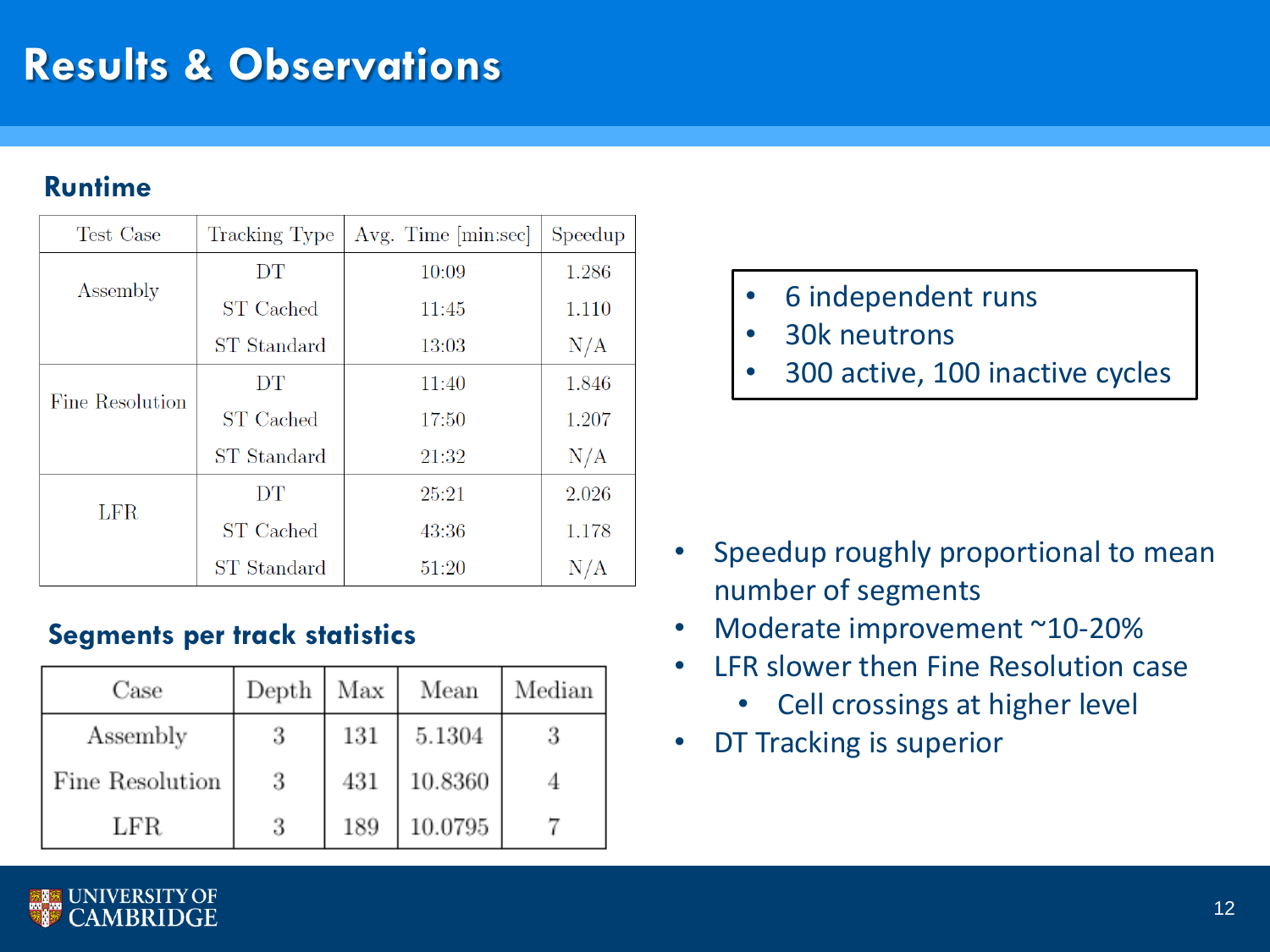## **Potential Danger – FP error accumulation**

## Floating Point error may accumulate  $\rightarrow$  Basically a summation problem



Naïve summation  $\rightarrow$  Current implementation

 $|E_N| \leq 2d(N-1)\epsilon + O(\epsilon^2)$ 

Kahan Summation

- 1<sup>st</sup> Large +ve term
- $\overline{N}$  small –ve terms

 $E_N$  - Absolute error in last segment  $E_N$  Double precision:  $\epsilon \approx 2.22 \times 10^{-16}$ 

- Worst case error ∝ N
- Cache timeout  $\rightarrow$  Recalculate distance periodically
- Extra memory  $\rightarrow$  compensator
- $E_N$   $\leq 4d\epsilon + O(N\epsilon^2)$  Slightly more complicated caching logic
	- Should have no effect on performance

No FP-related problems were observed in test calculations Implementation will be changed to Kahan in near future Drift in co-ordinates  $(?) \rightarrow \cup$ se Kahan as well  $(?)$ 

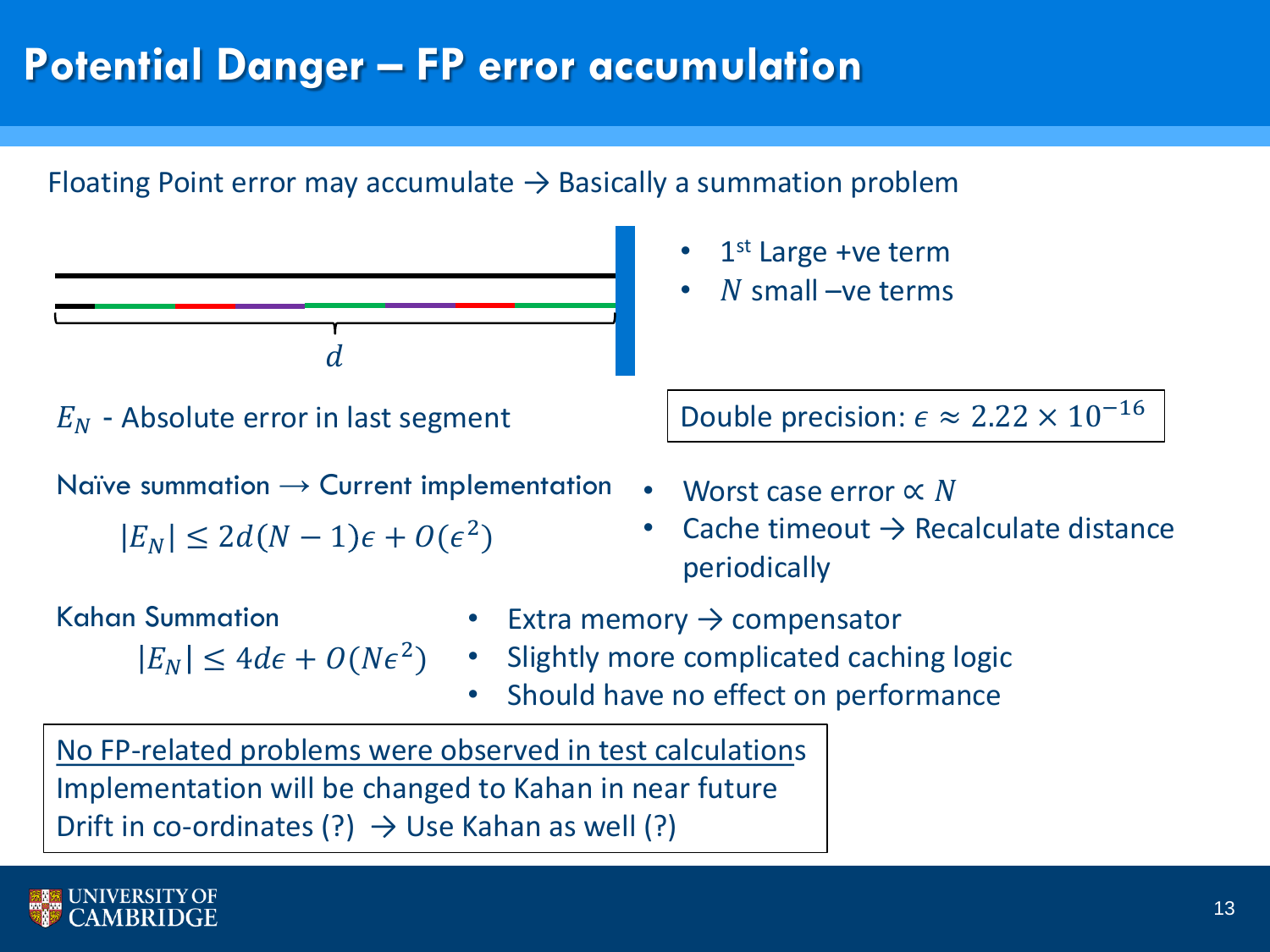## **Conclusions**

## **Conclusions:**

- Modest improvement ~10-20%
- Provided geometry handling is significant to runtime
- Not superior to DT
	- May change with strong localised absorbers

May enables to use highly-complex surfaces in higher universes (Reduce # of iterative solutions)

## **Future work:**

- Implement Kahan summation
- Test in larger problems
- Verify conclusions with other codes (OpenMC?)
- Track-length estimator & FoM

#### **Without Cache**

| 23.56%   | aceneutronnuclide class MOD search            |
|----------|-----------------------------------------------|
| 6.76%    | aceneutrondatabase class MOD updatemicroxss   |
| 6.63%    | squarecylinder class MOD distance             |
| 5.74%    | ieee754 log fma                               |
| $5.65\%$ | latuniverse class MOD distance                |
| 5.27%    | cylinder class MOD distance                   |
| 2.91%    | particle class MOD particlestate fromparticle |
|          |                                               |

## **With Cache**

|          | 26.21% aceneutronnuclide class MOD search           |
|----------|-----------------------------------------------------|
| $7.08\%$ | aceneutrondatabase class MOD updatemicroxss         |
|          | $6.78\%$ ieee $754$ log fma                         |
|          | 5.88% cylinder class MOD distance                   |
|          | 3.32% neutroncestd class MOD scatterfrommoving      |
|          | 3.12% particle class MOD particlestate fromparticle |
|          | 2.89% aceneutrondatabase class MOD updatetotalmatxs |

## Only cylinder remains in the profile